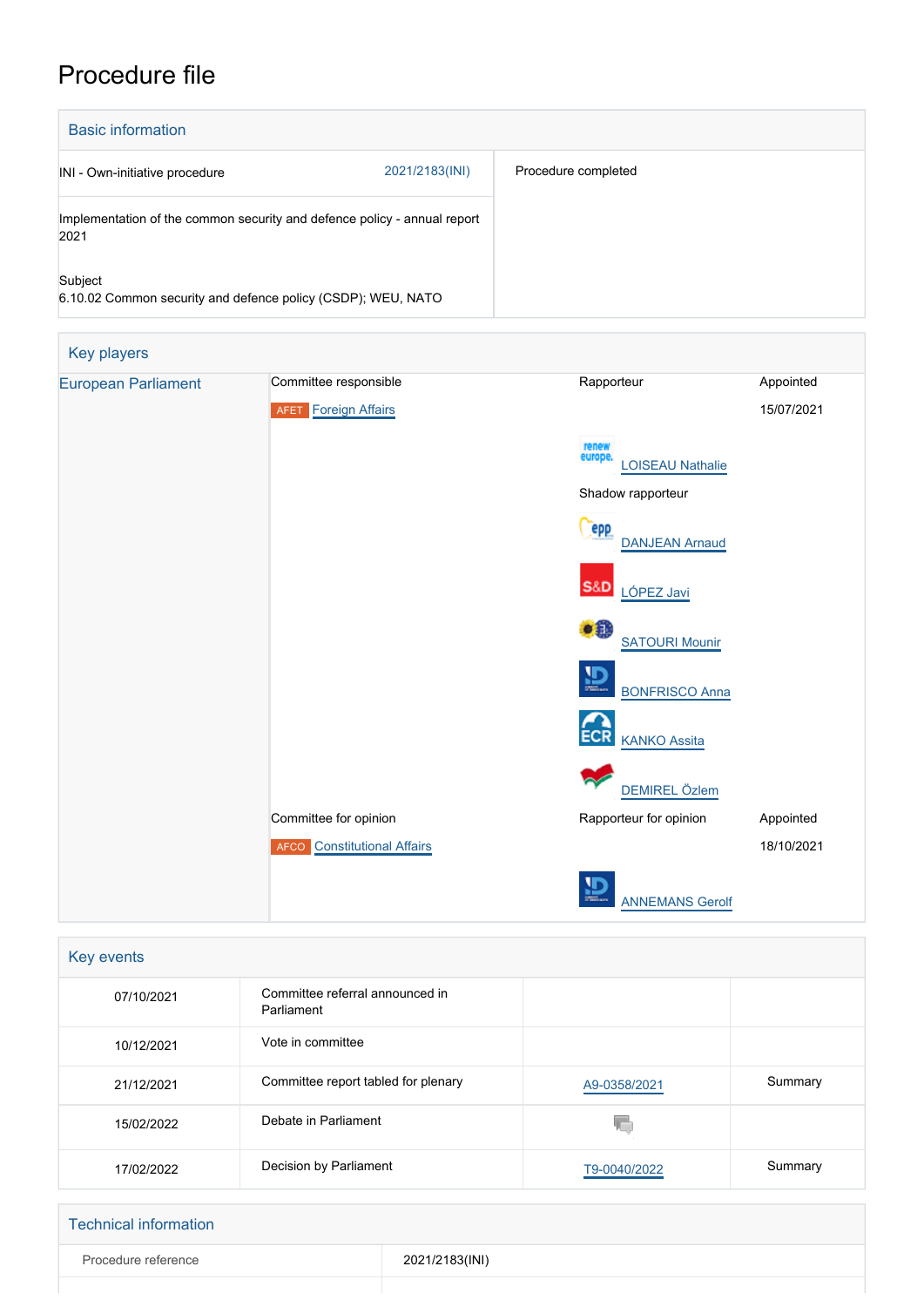| Procedure type             | INI - Own-initiative procedure |
|----------------------------|--------------------------------|
| Procedure subtype          | Annual report                  |
| Legal basis                | Rules of Procedure EP 54       |
| Stage reached in procedure | Procedure completed            |
| Committee dossier          | AFET/9/06829                   |

| Documentation gateway                                  |             |              |            |    |         |
|--------------------------------------------------------|-------------|--------------|------------|----|---------|
| Committee draft report                                 |             | PE695.312    | 01/10/2021 | EP |         |
| Amendments tabled in committee                         |             | PE699.204    | 29/10/2021 | EP |         |
| Amendments tabled in committee                         |             | PE699.230    | 29/10/2021 | EP |         |
| Committee opinion                                      | <b>AFCO</b> | PE699.060    | 11/11/2021 | EP |         |
| Committee report tabled for plenary, single<br>reading |             | A9-0358/2021 | 21/12/2021 | EP | Summary |
| Text adopted by Parliament, single reading             |             | T9-0040/2022 | 17/02/2022 | EP | Summary |

# Implementation of the common security and defence policy - annual report 2021

The Committee on Foreign Affairs adopted the own-initiative report by Nathalie LOISEAU (Renew Europe, FR) on the implementation of the Common Security and Defence Policy annual report 2021.

In 2020, the COVID-19 pandemic highlighted the rise in global threats and the Unions vulnerability due to its external dependencies. The pandemic has expanded the concept of security and strategic autonomy to cover health, technological and economic concerns.

Moreover, given that Europe is facing a rapid and lasting deterioration in its strategic environment, States have expressed their ambitions for more power and pursuing expansion strategies that involve the use of armed force. Through the military capabilities of its Member States, the EU has a total budget of EUR 395 billion, putting it in second place globally.

## Developing an EU security and defence doctrine

2020 was dominated by the COVID-19 pandemic and numerous challenges to the Unions foreign, security and defence policy, which exposed insufficient coordination and dependencies on the rest of the world. Members stressed that the EU must learn lessons from this with a view, in particular, to reinforcing digital and technological sovereignty and overall strategic autonomy as an international actor, and its capacity and willingness to decide and act autonomously, if needed, in foreign affairs, security and defence matters and to re-evaluate its dependencies on actors that do not share the same values.

The EU should also strengthen its autonomy in healthcare.

Members welcomed the Strategic Compass which aims to cement the foundations for a shared vision for EU security and defence among European Union Member States.

## CSDP missions and operations in 2020

The report recalled that the Union is currently deploying 11 civilian missions and seven military missions and operations. Members suggested that the budget, planning and equipment of EU CSDP missions and operations be assessed in the light of the lessons learned from COVID-19.

The report acknowledged the contribution of CSDP missions and operations to peace security and stability but pointed to the persistent structural weakness and lengthy decision-making processes for CSDP civilian and military missions and operations. Therefore, the report stressed the importance of providing military missions with more flexible and more robust mandates which are tailored to the situation on the ground. Changes should be made to CSDP structures and procedures so that missions can be deployed in faster, more flexible and more coherent ways. CSDP missions and operations must be provided with the necessary personnel, training and capabilities to fulfil their mandates.

The report called for the strengthening of the Union's command structures, in particular the Military Staff (EUMS) and the Military Planning and Conduct Capability (MPCC), which must be provided with the necessary personnel, equipment and resources as soon as possible, and be able to exchange classified information in a secure way.

Deploring the actions of the coup leaders in Mali, Members stated that any cooperation with a private Russian military company, the Kremlin proxy Wagner Group on training the Malian armed forces, would be incompatible with security and defence cooperation with the European Union and would therefore require the EU to reassess its commitment to Mali.

Members expressed concern about the increasing manipulation of information, disinformation and hybrid threats stemming in particular from Russia, and China affecting several theatres and CSDP missions and operations directly, destabilising whole regions and delegitimising the EUs missions abroad. In this regard, they called for a structured response to these threats by CSDP missions and operations as a matter of urgency.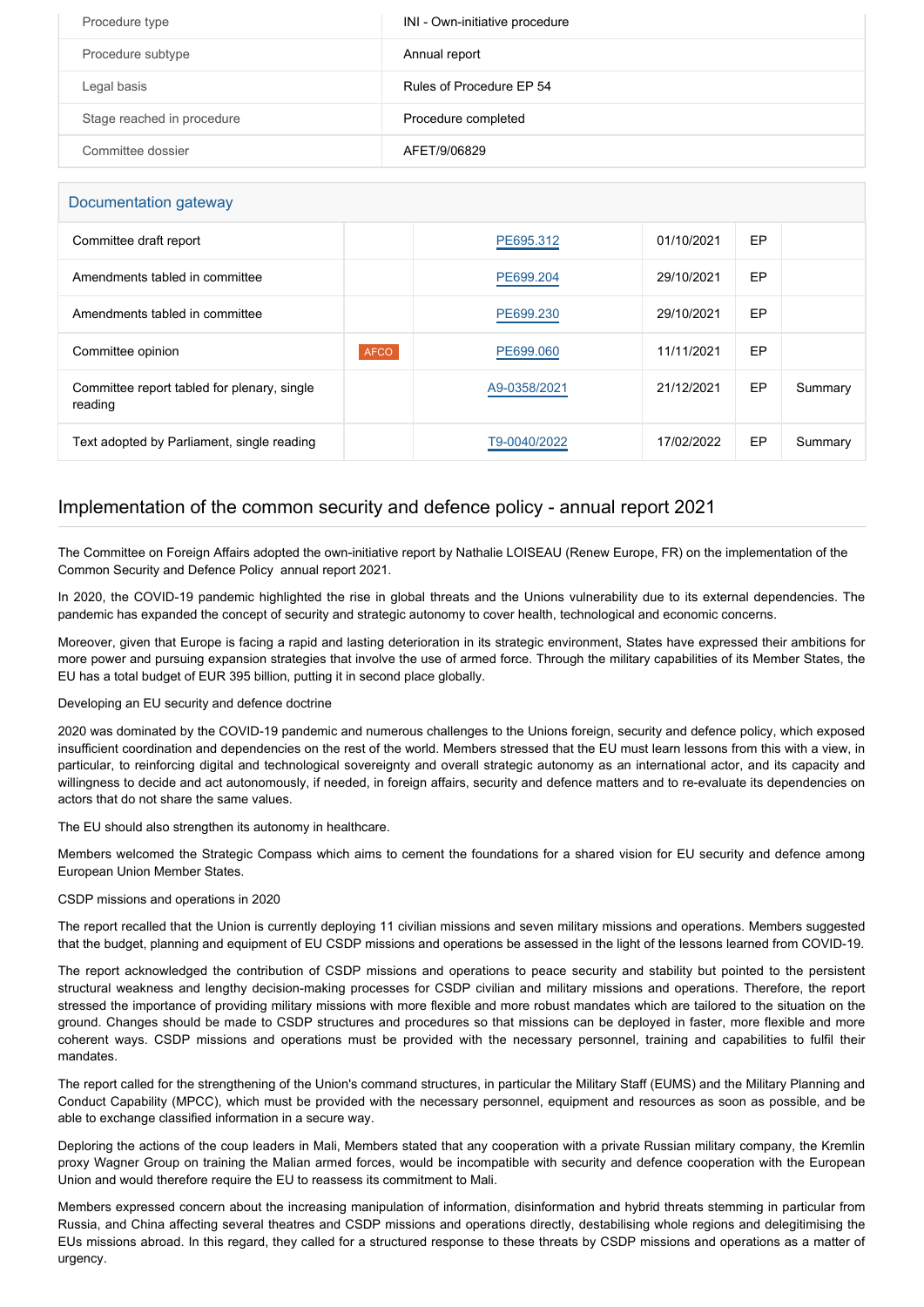#### Anticipating and managing crises

Members stressed that the valuable contribution of the armed forces during the COVID-19 pandemic has shown the importance of the use of Member States military assets and capabilities in support of the Union Civil Protection Mechanism. However, the EU lacks the land, sea and air know-how and capabilities. In this regard, they expressed support for the ambition of creating a rapid entry force which should include a multinational land brigade of around 5 000 troops and air, maritime and special forces components that can be mobilised in a security emergency.

The report stated that the instrumentalisation of migration flows through the EUs eastern external borders coupled with disinformation campaigns to be a form of combined hybrid warfare that aims to intimidate and destabilise the EU. The EU is called on to develop relevant legislation providing necessary safeguards to effectively react and respond to the instrumentalisation of migration for political purposes by third countries, to ensure the effective protection of the EUs external borders and the protection of human rights and human dignity.

Members noted the EU did not have the full capacities and capabilities to ensure the safe and coordinated evacuation of its citizens from Afghanistan during the chaotic military evacuation of Kabul International Airport. They called, therefore, for a thorough evaluation.

#### Financing

The report called on the Commission to continue its efforts to counter the fragmentation of the EUs internal market for defence products, which is still leading to unnecessary duplication and the multiplication of inefficiencies in defence spending by the Member States. Member States are called on to ensure that their national defence budgets amount to at least 2 % of their GDP.

Defending multilateralism on arms control, disarmament and non-proliferation

Members called for support to be given to strengthening and preserving the arms control architecture in Europe in a context of gradual erosion marked by the United States and Russias withdrawal from the Treaty on Open Skies.

They believe that the EU should help prevent an international hypersonic missile arms race. Members stressed that the EU should take the lead in global efforts to set up a comprehensive regulatory framework for the development and use of AI-enabled weapons.

### Strengthening dialogue and partnerships

The report called for deeper cooperation with international organisations and in particular with the UN, including between CSDP missions and peacekeeping operations, especially in common theatres. Members stressed the need to strengthen transatlantic cooperation between the EU and the US on the basis of an equal partnership and called on the UK government to open negotiations to establish robust cooperation on foreign policy, security, defence and capability development.

### Improving European governance of the CSDP

Parliament should be actively involved in the evaluation of CSDP missions and operations with a view to enhancing their transparency and political and public support. A fully-fledged Security and Defence Committee should be created in the Parliament. Member States are called on to assess a reform of the decision-making process extending qualified majority voting (QMV) to EU foreign and security policy in areas relating to CSDP.

# Implementation of the common security and defence policy - annual report 2021

The European Parliament adopted by 369 votes to 197, with 123 abstentions, a resolution on the implementation of the Common Security and Defence Policy - Annual Report 2021.

Parliament stressed that the European Union is facing: (i) new threats from state and non-state actors in a multipolar world, such as terrorism, the rise of authoritarianism, hybrid threats, as well as the instrumentalisation of migration, disinformation and foreign interference; (ii) increased militarisation worldwide and (iii) a still unstable neighbourhood, both to the East and to the South.

### Developing an EU security and defence doctrine

Parliament emphasised the inextricable link between internal and external security. Stressing that it was in the Union's interest to engage actively in its neighbourhood, it stressed the importance of stability in the Western Balkans. It condemned Russia's military deployment on Ukraine's territory and borders, as well as the Kremlin's demand to halt NATO expansion and to review the European security architecture based on an outdated concept of spheres of influence.

2020 was dominated by the COVID-19 pandemic and numerous challenges to the Unions foreign, security and defence policy, which exposed insufficient coordination and dependencies on the rest of the world. Members stressed that the EU must learn lessons from this with a view, in particular, to reinforcing digital and technological sovereignty and overall strategic autonomy as an international actor, and its capacity and willingness to decide and act autonomously, if needed, in foreign affairs, security and defence matters and to re-evaluate its dependencies on actors that do not share the same values.

Members welcomed the Strategic Compass which aims to cement the foundations for a shared vision for EU security and defence among European Union Member States.

### CSDP missions and operations in 2020

Parliament recalled that the EU is currently deploying 11 civilian missions and seven military missions and operations. Members suggested that the budget, planning and equipment of EU CSDP missions and operations be assessed in the light of the lessons learned from COVID-19.

While acknowledging the contribution of CSDP missions and operations to peace security and stability, Members pointed to the persistent structural weakness and lengthy decision-making processes for CSDP civilian and military missions and operations. Therefore, the report stressed the importance of providing military missions with more flexible and more robust mandates which are tailored to the situation on the ground. Changes should be made to CSDP structures and procedures so that missions can be deployed in faster, more flexible and more coherent ways.

The resolution called for the strengthening of the Union's command structures, in particular the Military Staff (EUMS) and the Military Planning